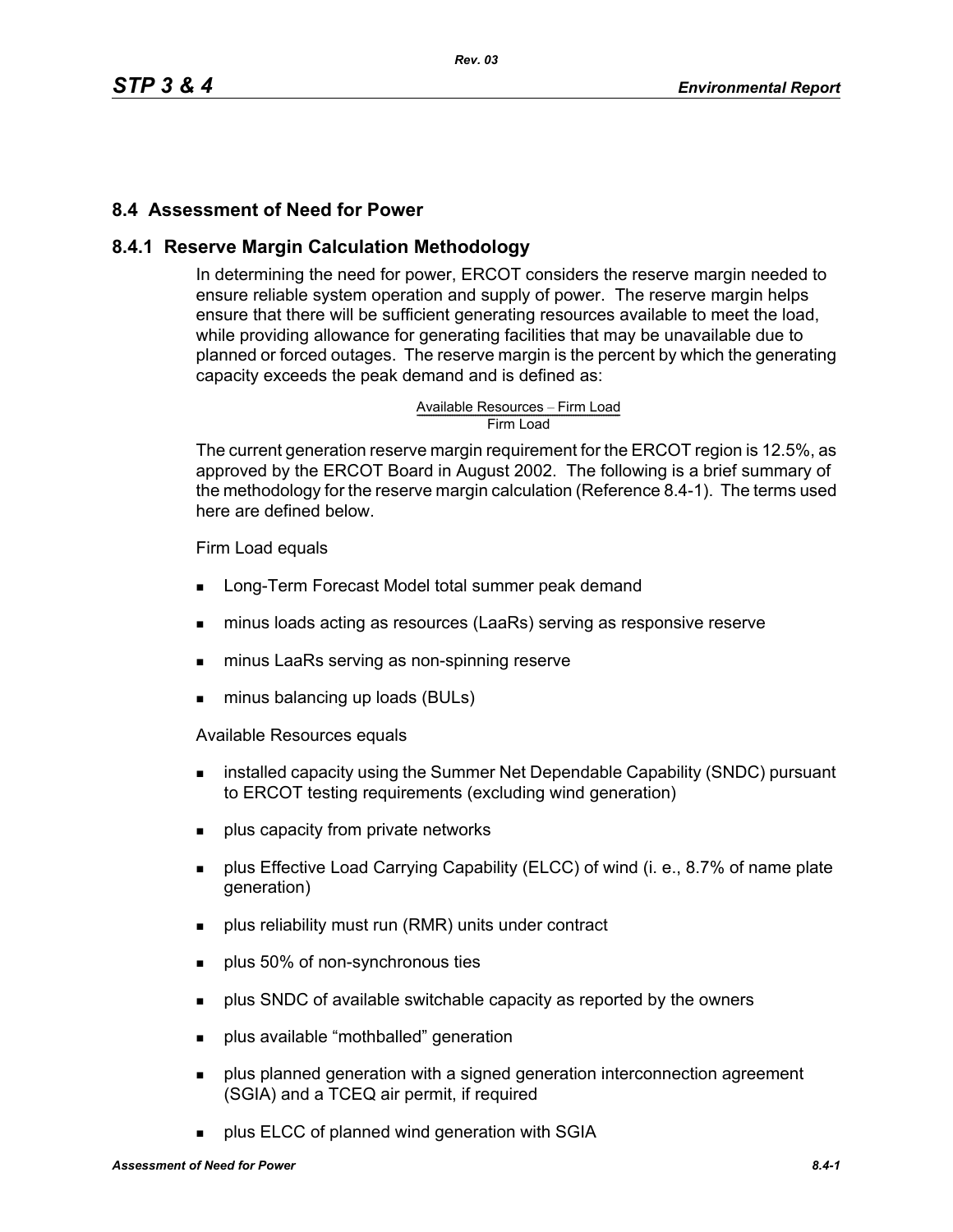**numinus retiring units** 

Loads acting as resources (LaaRs) are capable of reducing or increasing the need for electrical energy or providing ancillary services such as responsive reserve service or non-spinning reserve service. LaaRs must be registered and qualified by ERCOT, and will be scheduled by a qualified scheduling entity (Reference 8.4-2).

- Responsive reserve service is provided by operating reserves that ERCOT maintains to restore the frequency of the ERCOT system within the first few minutes of an event that causes a significant deviation from the standard frequency. These unloaded generation resources are online, capable of controllably reducing or increasing consumption under dispatch control and that immediately respond proportionally to frequency changes. The amount of capacity from unloaded generation resources or DC tie response is limited to the amount that can be deployed within 15 seconds.
- Non-spinning reserve service is provided by LaaRs that are capable of being interrupted within 30 minutes and that are capable of running or being interrupted at a specified output level for at least 1 hour.

Balancing up Loads (BULs) are also capable of reducing the need for electrical energy when providing balancing up load energy service, but are not considered resources as defined by the ERCOT Protocols (Reference 8.4-2). Refer to Subsection 8.4.2.

Summer Net Dependable Capability is the maximum sustainable capability of a generation resource as demonstrated by a performance test lasting 168 hours (Reference 8.4-3).

A private network is an electric network connected to the ERCOT transmission grid that contains loads that are not directly metered by ERCOT (i. e., loads that are typically netted with internal generation) (Reference 8.4-3).

Effective Load Carrying Capability – ERCOT selected Global Energy Decisions, Inc. (GED) to complete a new target reserve margin study. GED used their unit commitment and dispatch software (MarketSym) to analyze the impact of load volatility, wind generation, unit maintenance, and unit forced outages on expected unserved energy, loss of load probability, and loss of load events. GED ran the model with the base set of generating units and a generic thermal generator (550 MW) and determined the expected unserved energy. GED removed the generic thermal generator and added new wind generation until the same expected unserved energy was achieved. The amount of new wind generation will have the same effective loadcarrying capability as the 550 MW thermal generator. It was found that 6,300 MW of wind had the same load carrying capacity as 550 MW of thermal generation. Thus, the effective load carrying capacity (ELCC) of wind is 8.7% (Reference 8.4-4).

Reliability must run service is provided under agreements for capacity and energy from resources which otherwise would not operate and which are necessary to provide voltage support, stability or management of localized transmission constraints under first contingency criteria (Reference 8.4-2)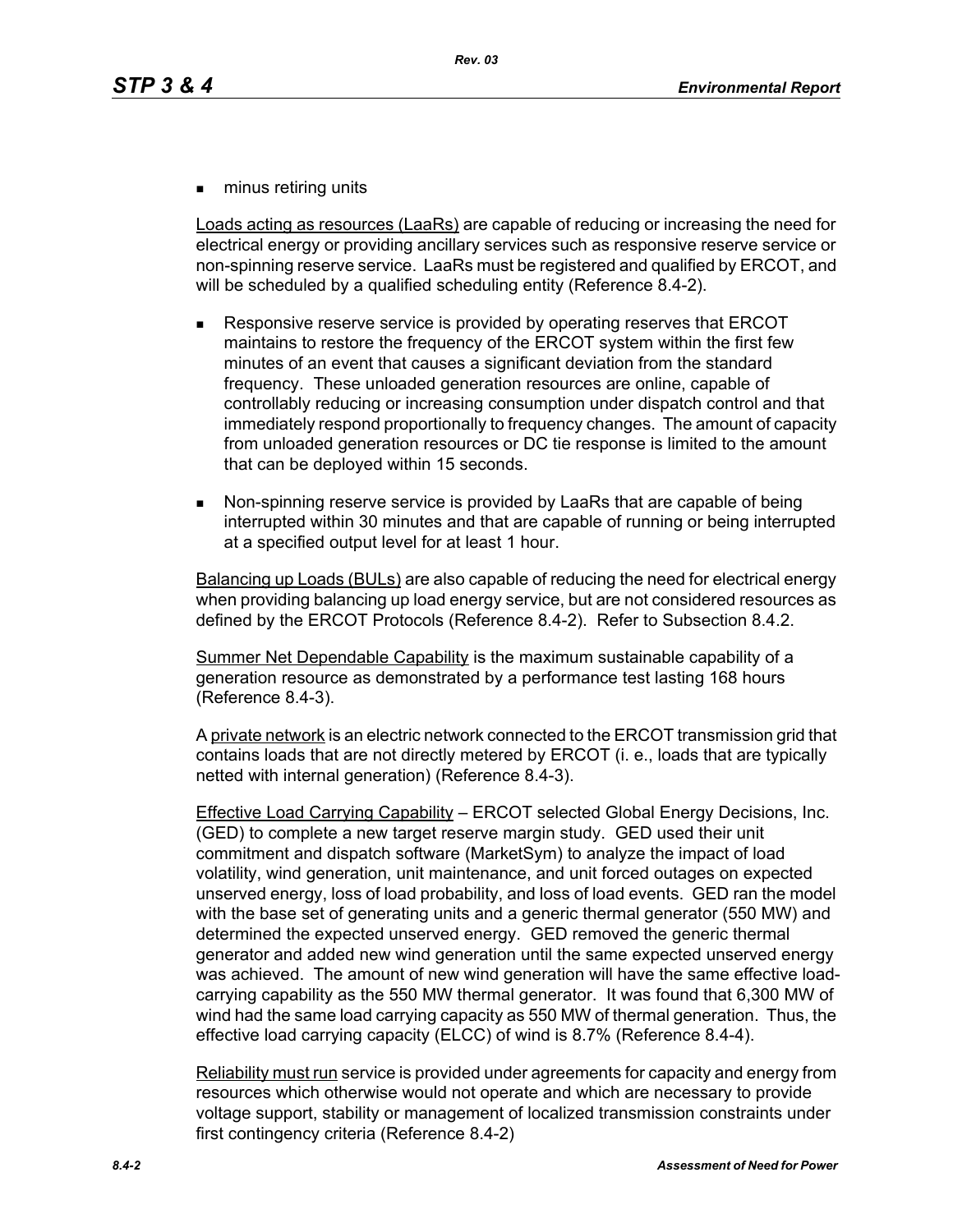*Rev. 03*

Switchable capacity is defined as a generating unit that can operate in either the ERCOT market or the Southwest Power Pool (SPP) market, but not simultaneously. These switchable generating units are situated in close proximity to the transmission facilities of both ERCOT and SPP, which allows them to switch from one market to the other when it is economically appropriate.

Mothballed capacity includes generation resources for which generation entities have submitted a Notification of Suspension of Operations and for which ERCOT has declined to execute an RMR agreement. Available mothballed generation is the probability that a mothballed unit will return to service provided by the owner multiplied by the capacity of the unit. Return probabilities are considered protected information under the ERCOT Protocols (Reference 8.4-3).

Planned generation capacity is based on the interconnection study phase. A generation developer must go through a set procedure to connect new generation to the ERCOT grid. The first step is a high-level screening study to determine the effects on the transmission system of adding the new generation. The second step is the full interconnection study, which is a detailed study done by transmission owners to determine the effects of the new generation (Reference 8.4-3). The owners of STP 3 & 4 have requested the screening study and it has been completed by ERCOT. The full interconnection study will not be requested for several years.

There is uncertainty associated with a number of the inputs to the ERCOT reserve margin calculation. The methodology considers these uncertainties to the extent possible in a formulaic approach while attempting to produce an equation to calculate an ERCOT reserve margin forecast that produces a reasonable estimate of such reserve margins and while not being overly cumbersome or complex. It is not possible to create an equation that can capture all of the impacts of market prices on capacity reserves. However, ERCOT believes that the approved methodology represents an accurate calculation of reserve margin (Reference 8.4-1).

The reserve margins reported in the 2007 CDR (Reference 8.4-3) and summarized in Table 8.4-1 were calculated using the methodology described above. As shown in that table and Figure 8.4-1, through 2008, ERCOT's reserve margin remains above the 12.5% requirement set by the ERCOT Board of Directors. However, ERCOT predicts that by 2009, the reserve margin will fall below 12.5%.

ERCOT cannot order new capacity to be installed to keep the reserve margin from falling below the required 12.5%, but publication of the various ERCOT reports and continuous collaboration between ERCOT and the market participants ensure that they are aware of the demand and capacity situation. Figure 8.4-1 was compiled from the reserve margin forecasts from 1999 – 2007 and compares specifically the forecasts from the 2005, 2006, and 2007 CDRs. If the PGCs do not voluntarily react to market economic forces and add generation capacity, the reserve margin could fall below the required minimum in the very near future.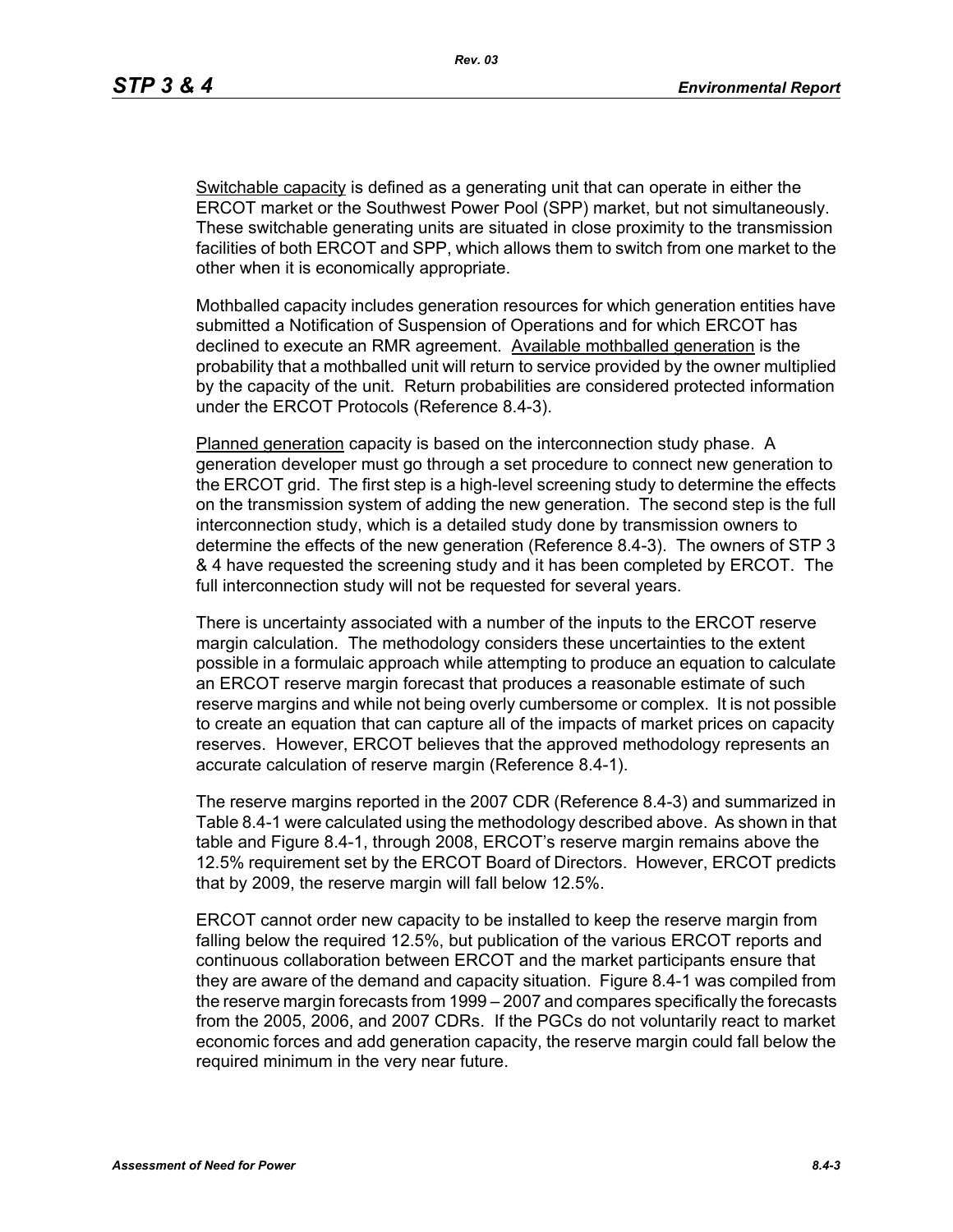# **8.4.2 ERCOT Demand Side Working Group**

The ERCOT Demand Side Working Group (DSWG) was created in 2001 as a task force by a directive of the Public Utility Commission of Texas (PUCT) and was converted to a permanent working group in 2002. A broad range of commercial and industrial consumers, load serving entities and retail electric providers (REPs), transmission/distribution service providers, and power generation companies participate in the DSWG meetings and initiatives. Their mission is to identify and promote opportunities for demand-side resources to participate in ERCOT markets and to recommend adoption of protocols and protocol revisions that foster optimum load participation in all markets. The current ERCOT market rules allow demand-side participation under three general classes of services: voluntary load response, qualified balancing up load, and load acting as a resource. (Reference 8.4-5)

Voluntary load response refers to a customer's independent decision to reduce consumption from its scheduled or anticipated level in response to a price signal. This applies to situations in which the customer has not formally offered this response to the market. The practice has also been known as "passive load response" and sometimes as "self-directed load response." Voluntary loads gain financially from the ERCOT markets by reducing consumption when prices are high, but a load's ability to receive extra financial compensation depends entirely on its contractual relationship with its REP and qualified scheduling entity (QSE). Any advanced metering, communication, or curtailment infrastructure required for load participation is a contractual matter between the load and its REP, and does not involve ERCOT. The QSE and REP are reimbursed by ERCOT only for the energy imbalance and do not receive capacity payments. Because the load is not recognized by ERCOT as a resource, it is not subject to being curtailed involuntarily during emergency situations.

Balancing up loads (BULs) refer to loads that contract with a QSE to formally submit offers to ERCOT to provide balancing energy by reducing their energy use. BULs are paid only if they actually deploy (reduce energy use) in response to selection by ERCOT, but if deployed, they receive two separate forms of compensation. They receive a payment for actual load reduction based on prevailing Market Clearing Price for Energy. They also receive a capacity payment based on the Market Clearing Price for Capacity in the non-spinning reserves market. This is an additional reward for the BULs submitting bids into the balancing energy market even though they are not actually providing non-spinning reserves. Payments are made to a BUL's QSE, who may pass the value on to its REP, who may in turn pass the value along to the BUL. Many variations in products offered by REPs are available and the load customer has choices on how it may receive value for its interruptible load.

Customers with interruptible loads that can meet certain performance requirements may be qualified to provide operating reserves under the Load Acting as a Resource (LaaR) program. In eligible ancillary services (AS) markets, the value of the LaaR load reduction is equal to that of an increase in generation by a generating plant. In addition, any provider of operating reserves selected through an ERCOT AS market is eligible for a capacity payment, regardless of whether the demand-side resource is actually curtailed. To participate in the ERCOT market as a LaaR, a customer must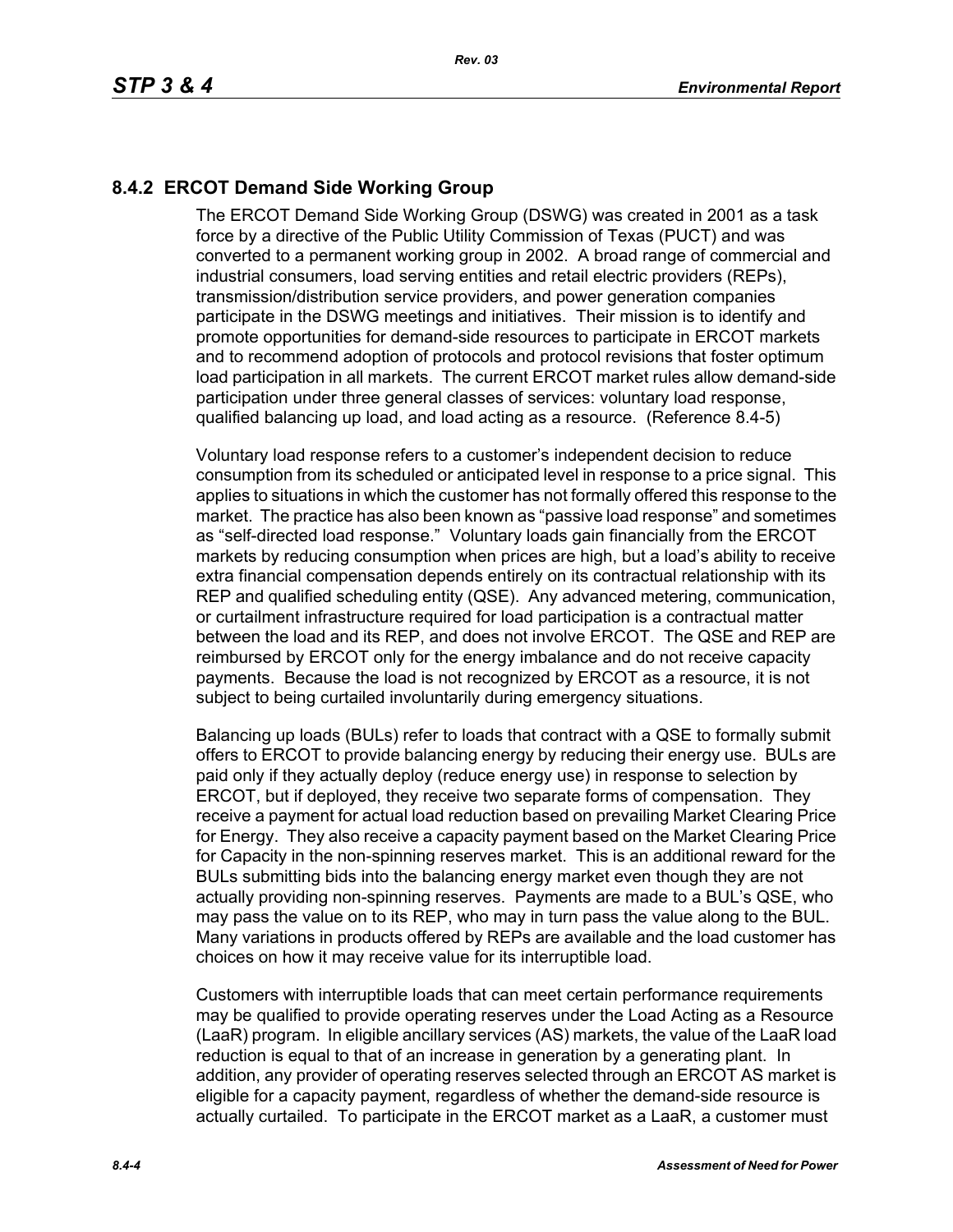[register each individual LaaR asset and also register with ERCOT as a resource entity](http://www.ercot.com/services/rq/re/index.html)  (Reference 8.4-6).

As described above, the reserve margin calculation methodology subtracts the LaaRs and BULs from the load forecast, which reduced the load forecast for 2007-2012 by 1,125 MW per year. Voluntary load responses are not included in the CDR.

#### **8.4.3 Comparison of ERCOT Studies with NUREG-1555 Criteria**

Sections 8.0 through 8.4 have described several ERCOT studies and reports on which STPNOC has relied for the need for power evaluation. The tables and figures in these sections have been taken from, or been generated from the data in, the ERCOT studies and reports. According to NUREG-1555, an NRC independent evaluation of the need for power may not be needed if the NRC determines that the State/regionprepared evaluation is (1) systematic, (2) comprehensive, (3) subject to confirmation, and (4) responsive to forecasting uncertainty. Each of the NUREG-1555 criteria is addressed below with respect to the collective ERCOT reports.

*Systematic* – ERCOT is required by the PUCT to provide extensive studies, issue reports, make recommendations for transmission system needs and resource adequacy, and even make legislative recommendations to further those objectives. Analysis is pursued in the context of the competitive ERCOT market using load growth scenarios, industrial growth projections, regional transmission topology, sub-regional modeling, and new generation characteristics. The development of these reports is subject to a vigorous stakeholder input process. The output of the Long-Term Forecast Model or LTFM (Reference 8.4-7) is used as input to the CDR (Reference 8.4-3). There is an orderly and efficient progression of data and calculation results.

*Comprehensive* – ERCOT's planning responsibilities are broad. The Long Term System Assessment (Reference 8.4-8), for example, uses projections and variations in scenarios such as fuel prices, load growth, and environmental regulations. The study looks forward ten years and includes high-, low-, and base-case assumptions for a variety of factors. The CDR accounts for every resource in the entire ERCOT region and accurately designates its status.

*Subject to Confirmation* – the analyses and reports benefit from extensive stakeholder input and stakeholder scrutiny in the ERCOT stakeholder process, as well as review by the PUCT, who has the ultimate responsibility for market oversight in ERCOT. Both the Long-Term Peak Demand study (Reference 8.4-7) and the CDR look at historical information as a check on past forecasting performance. From 1999 to 2006, the ERCOT peak demand and energy consumption forecasts have been within ± 5% of the actuals. (Reference 8.4-9)

*Responsive to Forecasting Uncertainty* – The Long-Term Forecasting Model resolves one measure of the uncertainty associated with extreme weather impacts on peak demands by using a more extreme weather profile to obtain the forecasts. It then uses a 90th and 10th percentile "confidence band" to bound contingencies. From 1999 to 2006, the ERCOT peak demand and energy consumption forecasts have been within ± 5% of the actuals. Also the reserve margin calculation methodology has been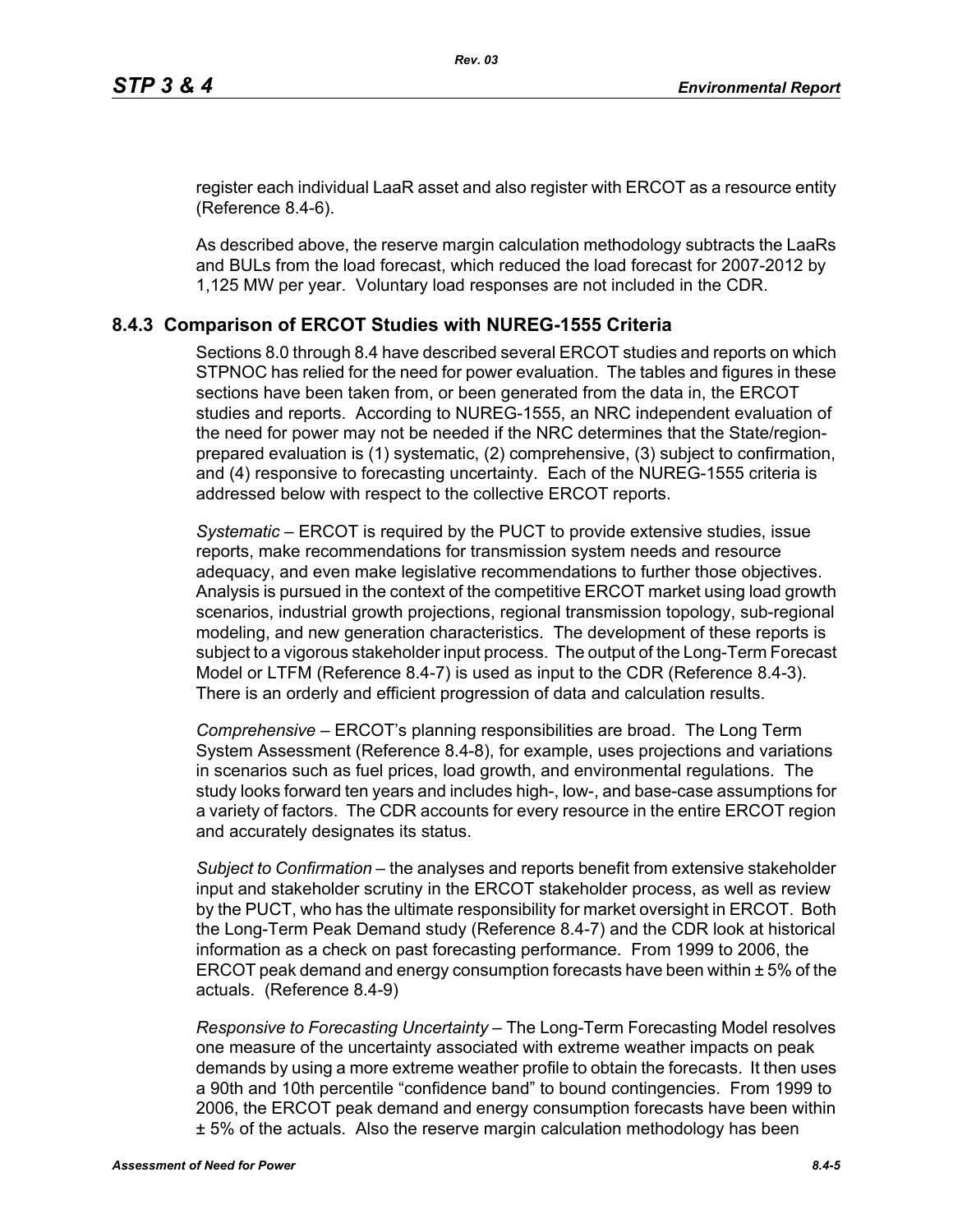revised several times since 2005 to reduce the uncertainties associated with the inputs to the calculation.

The studies performed by ERCOT regarding need for power collectively satisfy the four criteria in NUREG-1555 and obviate any need for further independent evaluation.

### **8.4.4 Conclusions**

ERCOT has concluded that a significant amount of new generation will be needed to meet the demand projected for 2016 along with maintaining the 12.5% reserve margin that is needed to maintain system reliability, regardless of which load scenario is under consideration (Reference 8.4-8).

Figure 8.4-2 provides the ERCOT generation capacity and demand projections for 2012-2027, which demonstrates a steady divergence between demand and capacity for the period. Figure 8.4-3 provides the potential ERCOT generation capacity needed from 2012-2027. Baseload generation capacity currently provides approximately 24.5% of the peak demand and is forecast to provide approximately 30.1% by 2012.

The ERCOT studies did not include the generation capacity that will be provided by STP 3 & 4. It is anticipated that the 1370 MWe (gross) from STP 3 will be available in 2015 and 1370 MWe from STP 4 will be available in 2016. At that time, the need for new capacity in Texas is predicted to be between 20,000 to 50,000 MWe as shown in Figure 8.4-3. Thus, the need for new capacity in ERCOT in 2015-2016 is substantially greater than the new capacity to be provided by STP 3 & 4. As a result, not only will there be a need for power from STP 3 & 4, there will be a need for a substantial amount of other new generating capacity.

In this regard, a number of companies have announced their intentions to build new generating capacity in the ERCOT region, including new nuclear plants by Exelon and TXU. Additionally, other companies have announced their intentions to construct other types of generation capacity, including fossil-fueled facilities. However, only 550 MW of new gas-fired generation capacity (in 2008), 750 MW of coal-fired generation capacity (in 2011), and 800 MW of coal-fired generation capacity (in 2012) were included in the 2007 CDR resources forecast. None of the announced nuclear capacity is included in the resources forecast.

In summary, the ERCOT studies have forecast a shrinking reserve margin that does not satisfy ERCOT goals to maintain system reliability by 2009. By the time STP 3 & 4 are projected to enter commercial operation in 2015-2016, there will be a substantial need for power not only from STP 3 & 4, but from other new generating plants as well.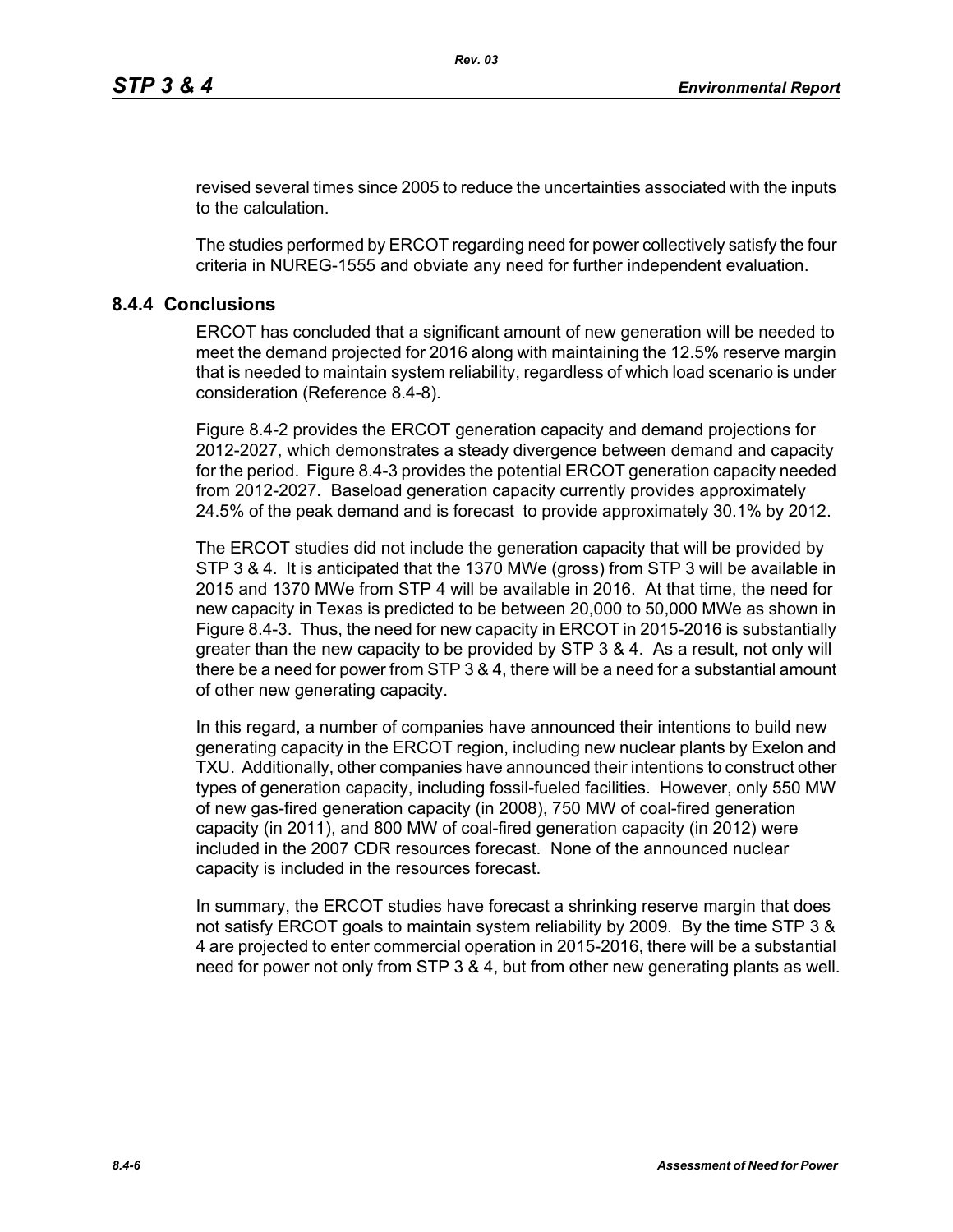#### **8.4.5 References**

- [8.4-1 Memo from Read Comstock, TAC Chair to ERCOT Board of Directors,](http://www.ercot.com/meetings/board/keydocs/2005/0517/Item_11b_-_Reserve_Margin_Calculation.pdf)  "Methodology for Reserve Margin Calculation," available at http://www.ercot.com/meetings/board/keydocs/2005/0517/Item\_11b\_-Reserve Margin Calculation.pdf, accessed on June 20, 2007.
- [8.4-2 "ERCOT Protocols, Section 6: Ancillary Services," available at](http://www.ercot.com/mktrules/protocols/current/06-080107.doc)  http://www.ercot.com/mktrules/protocols/current/06-080107.doc, accessed on August 2, 2007.
- 8.4-3 "Report on the Capacity, Demand, and Reserves in the ERCOT Region, May 2007," available at http://www.ercot.com/news/presentations/2007/07CDR05172007-final.xls.
- 8.4-4 "Analysis of Target Reserve Margin for ERCOT, Warren Lasher, January 12, 2007," available at http://www.ercot.com/meetings/gatf/keydocs/2007/20070112- GATF/GATF\_LOLP\_Presentation\_1\_12\_07\_as\_presented.ppt#360,15,G eneric Coal Additions, accessed on August 2, 2007.
- 8.4-5 "ERCOT Demand Side Working Group," available at [http://www.ercot.com/services/programs/load/DSWG\\_Presentation\\_to\\_P](http://www.ercot.com/services/programs/load/DSWG_Presentation_to_PUCT_Workshop_9_15_06.ppt) UCT\_Workshop\_9\_15\_06.ppt, accessed on July 22, 2007.
- 8.4-6 "Load Acting as a Resource," available at [http://www.ercot.com/services/programs/load/laar/index.html, accessed on](http://www.ercot.com/services/programs/load/laar/index.html)  July 24, 2007.
- [8.4-7 "2007 ERCOT Planning Long-Term Hourly Peak Demand and Energy](http://www.ercot.com/news/presentations/2007/2007_ERCOT_Planning_Long_Term_Hourly_Demand_Energy_Forecast_.pdf)  Forecast – May 8, 2007" available at http://www.ercot.com/news/presentations/2007/2007\_ERCOT\_Planning Long Term Hourly Demand Energy Forecast .pdf, accessed on July 13, 2007.
- 8.4-8 "Long Term System Assessment for the ERCOT Region, December 2006," available at http://www.ercot.com/news/presentations/2006/Attch\_A\_- Long Term System Assessment ERCOT Region December .pdf.
- 8.4-9 ["Long Term Demand and Energy Forecasting Planning," available at](http://www.ercot.com/meetings/other/keywords/2007/0124-LoadForecast/KDonohoo_ERCOTLongTermDemandEnergForecastingPlanning01242007.ppt)  www.ercot.com/meetings/other/keywords/2007/0124- [LoadForecast/KDonohoo\\_ERCOTLongTermDemandEnergForecastingPl](http://www.ercot.com/meetings/other/keywords/2007/0124-LoadForecast/KDonohoo_ERCOTLongTermDemandEnergForecastingPlanning01242007.ppt) [anning01242007.ppt, accessed on June 2, 2007.](http://www.ercot.com/meetings/other/keywords/2007/0124-LoadForecast/KDonohoo_ERCOTLongTermDemandEnergForecastingPlanning01242007.ppt)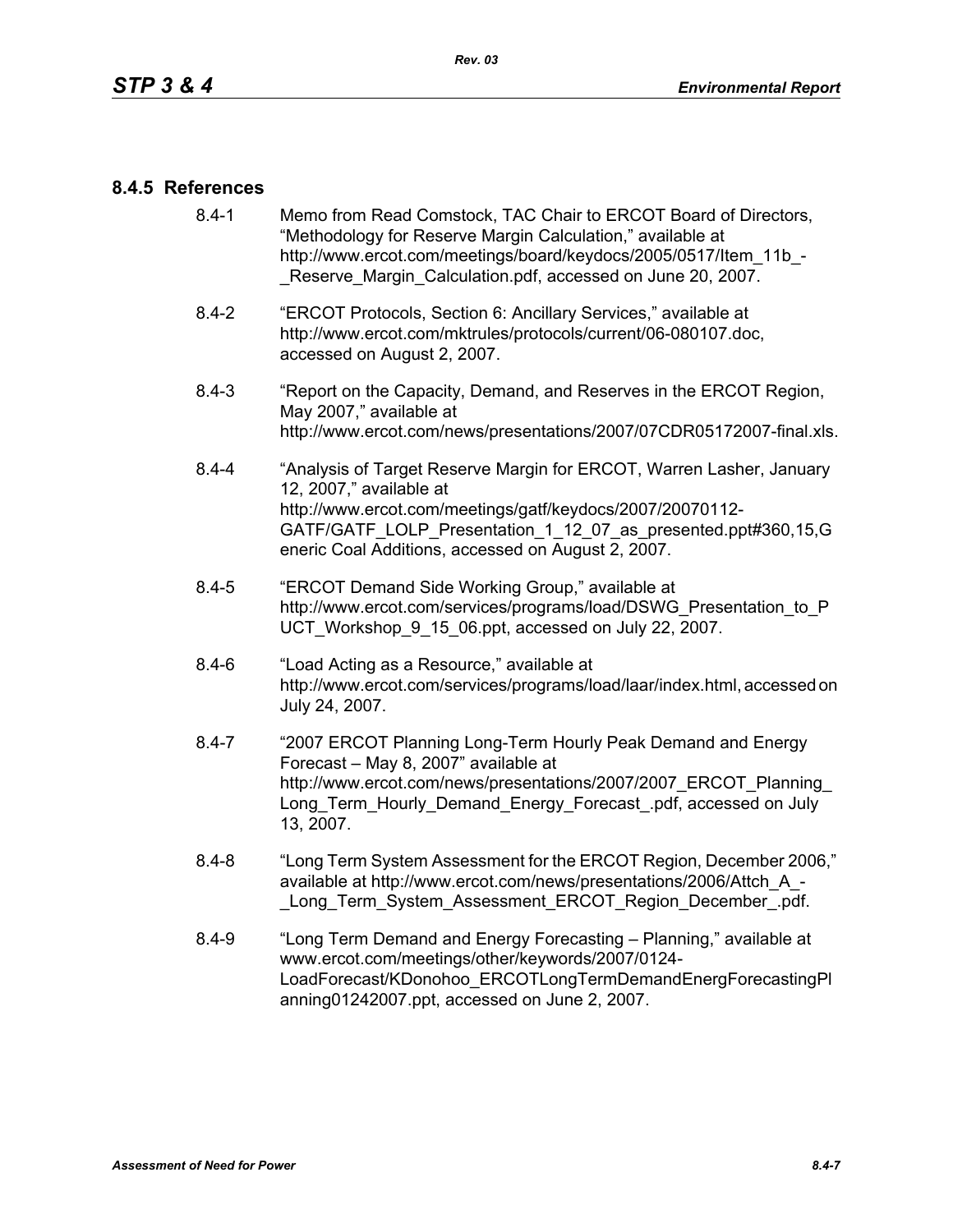# **Table 8.4-1 Forecast Summer Capacity, Baseload Generation Units Only**

|                                                       | 2007   | 2008   | 2009   | 2010   | 2011   | 2012   |
|-------------------------------------------------------|--------|--------|--------|--------|--------|--------|
| <b>Firm Load Forecast</b>                             | 62.669 | 64.010 | 65.383 | 66,830 | 68.331 | 69,608 |
| <b>Resources, MW</b>                                  | 71,812 | 72.048 | 71.960 | 72,394 | 72,939 | 73,703 |
| <b>Reserve Margin</b>                                 | 14.6%  | 12.6%  | 10.1%  | 8.3%   | 6.7%   | 5.9%   |
| <b>Baseload Generation, MW</b>                        | 17.621 | 17.621 | 19,057 | 19,998 | 21,378 | 22,178 |
| % of Resources that are<br><b>Baseload Generation</b> | 24.5%  | 24.5%  | 26.5%  | 27.6%  | 29.3%  | 30.1%  |

Compiled from Reference 8.4-3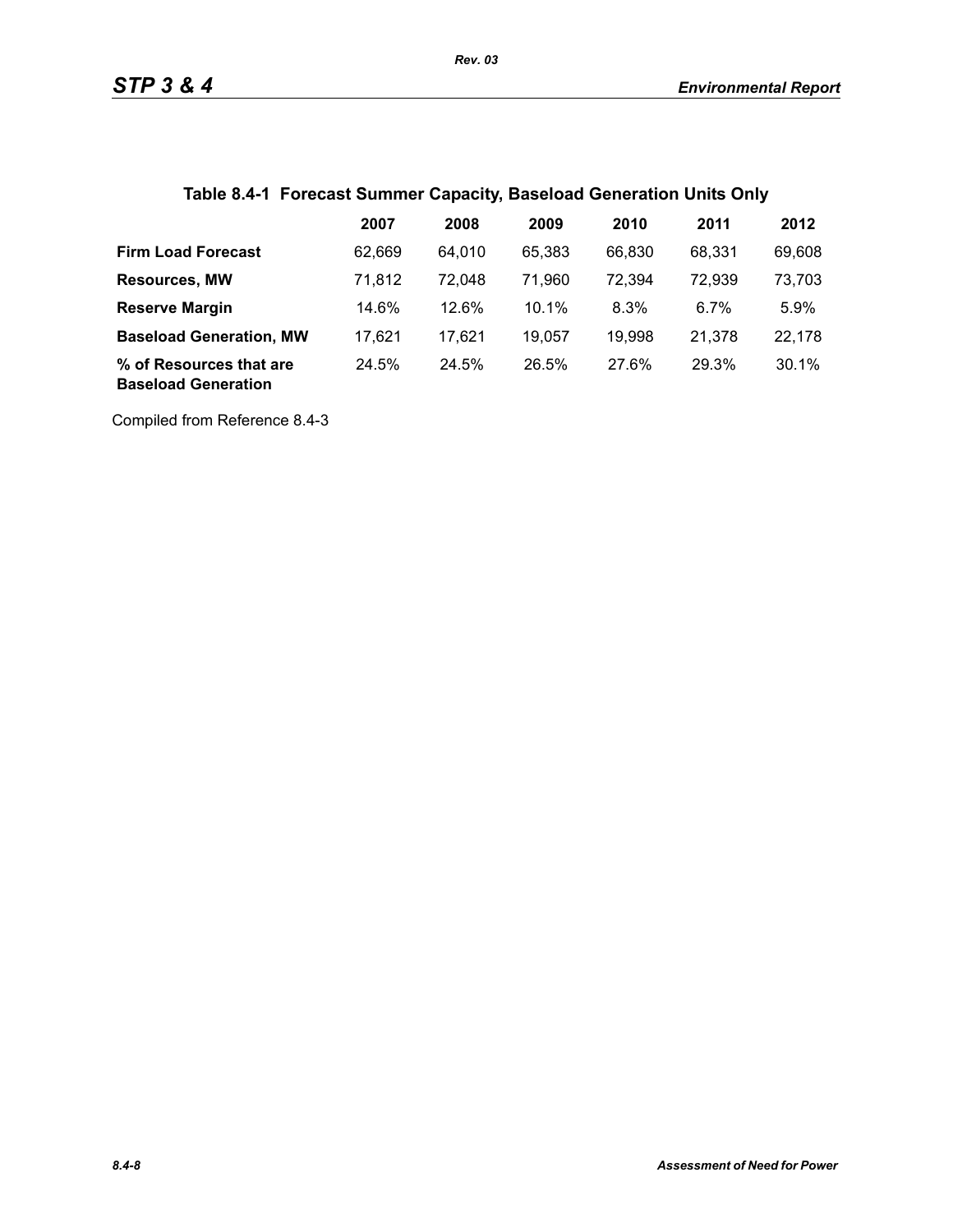

Compiled from 2005 CDR, 2006 CDR, and 2007 CDR

*Rev. 03*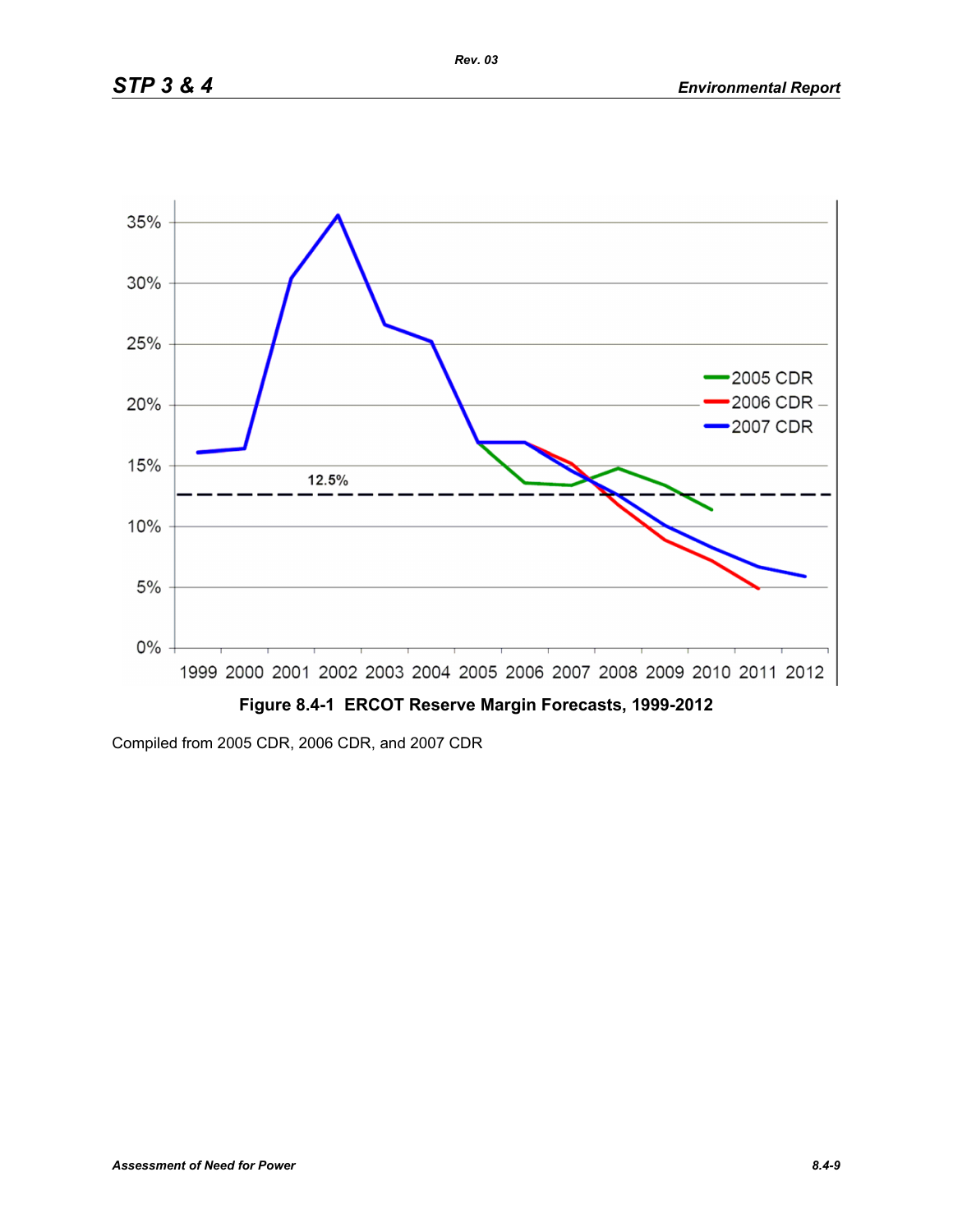

**Figure 8.4-2 ERCOT Generation Capacity and Demand Projections (MW)**

Reference 8.4-3